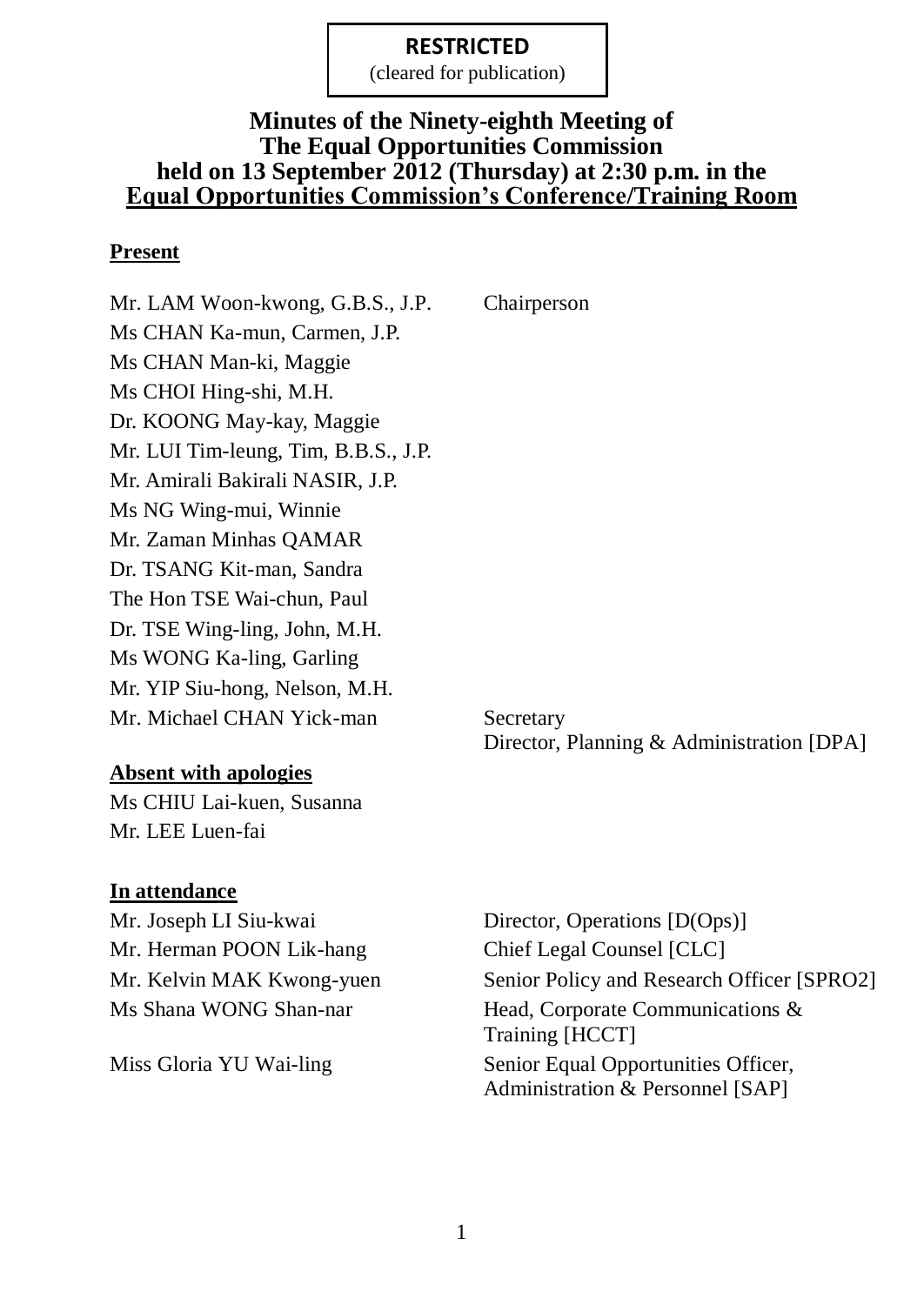(cleared for publication)

#### **I. Introduction**

1. The Chairperson (C/EOC) welcomed all Commission Members (Members) to the  $98<sup>th</sup>$  Meeting. Apologies for absence were received from Ms CHIU Lai-kuen, Susanna and Mr. LEE Luen-fai, due to clash of meeting schedules/other business engagements/out of town.

2. C/EOC said that a press briefing would be held after the meeting in accordance with the usual practice.

### **II. Confirmation of Minutes** (Agenda Item No. 1)

3. The Minutes of the  $95<sup>th</sup>$  Meeting held on 14 June 2012 and issued to Members on 29 June 2012, the  $96<sup>th</sup>$  (Special) Meeting held on 10 July 2012 and issued to Members on 9 August 2012 and the  $97<sup>th</sup>$  (Special) Meeting held on 17 August 2012 and issued to Members on 24 August 2012 were confirmed without amendment.

### **III. Matters Arising** (Agenda Item No. 2)

4. There were no matters arising from previous meetings that required Members' attention in this meeting.

#### **IV. New Agenda Items**

# **Progress Report on the Follow-up Actions on the Formal Investigation on Accessibility**

(EOC Paper No. 15/2012; Agenda Item No. 3)

5. D(Ops) briefed Members on the latest progress on the follow-up actions on the Formal Investigation on Accessibility as contained in EOC Paper No. 15/2012.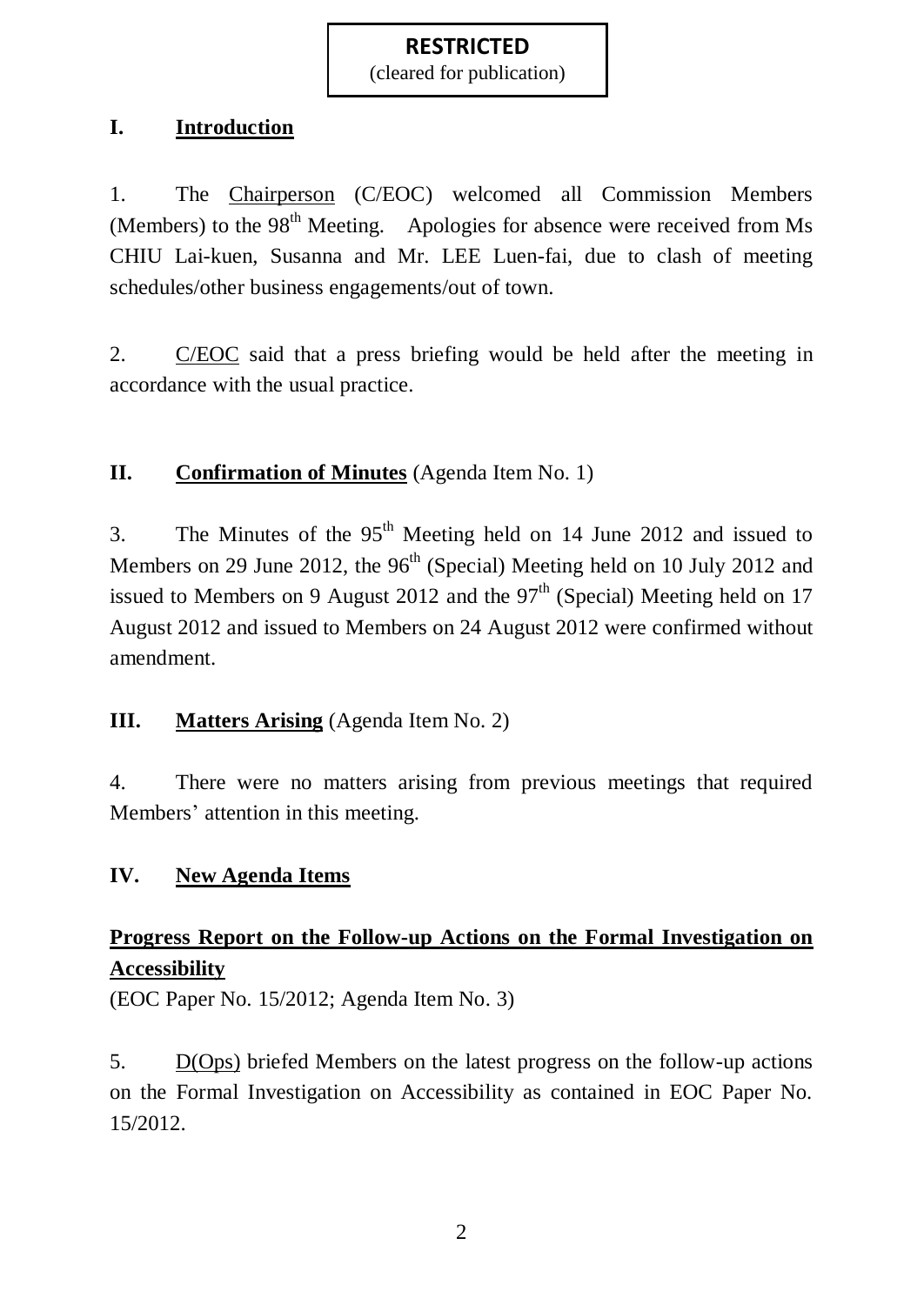(cleared for publication)

6. Members noted that by 30 June 2012, the Government had completed 99.3% of the Class A improvement items (3041 in total; 21 items reported in the last meeting were re-classified under Class B). The remaining items would also be completed shortly. As for Class B items (423 in total, including 21 items reported under Class A now re-classified under Class B), 232 premises/facilities (i.e. 55%) had passed the site survey stage. All Class B projects were expected to be completed by end of June 2016.

7. Separately, Members noted that more information had been available since the last reporting on the LINK's barrier-free facilities improvements under its Assets Enhancement Initiatives. The Assets Enhancement Initiatives was a five-year program commencing from 2011/12 to improve the barrier-free facilities in 160 sites. Priority was given to improve tactile guide paths, accessible service counters, accessible toilets, visual fire alarm system, accessible parking space, Braille layout maps and signage, followed by features involving structural or design changes, such as accessible lifts, automatic doors, ramps, etc. Enhancement works had commenced in 73 sites with works completed in 25 sites by the end of August 2012. It was noted that the LINK aimed to complete its improvement initiatives in 90% of its properties by the end of 2014. It would also upload its work progress on its website on a quarterly basis.

8. Members noted that the EOC Access Advisory Group comprising representatives from 11 rehabilitation / disability groups and set up in March 2011 to provide their views on access issues had earlier visited Wo Che Plaza which was under the LINK's management to understand the barrier-free improvements there. Members also noted that the LINK, in collaboration with the University of Hong Kong, was developing an 'electronic guide path' system using mobile technology for users.

#### *(Dr. John TSE joined the meeting at this juncture.)*

9. C/EOC added that on 21 August 2012, the Chief Executive of the HKSAR had announced the Government's special scheme to install some 230 lifts in various public areas to supplement the present walkways, which would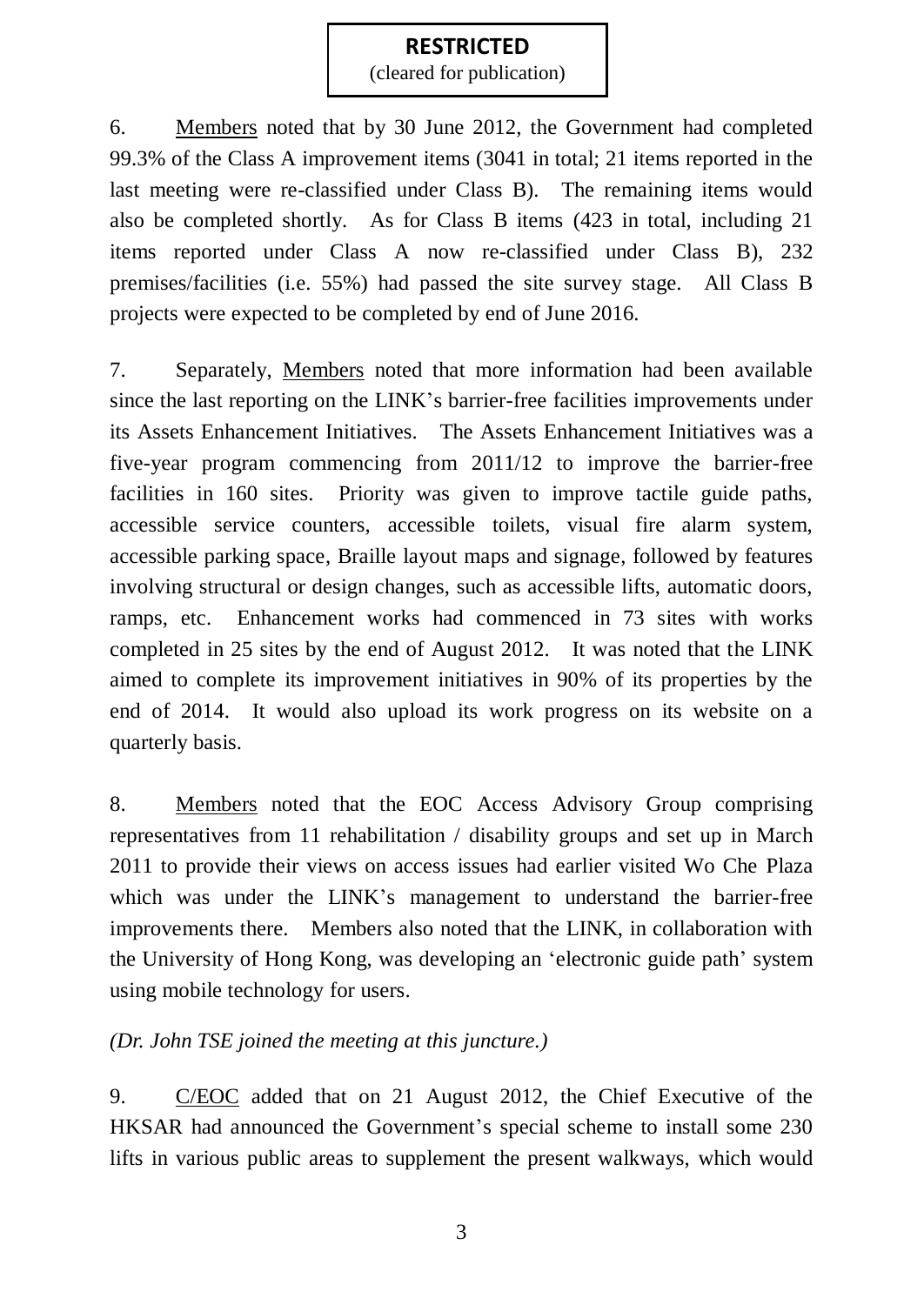(cleared for publication)

help PWDs and the elderly to get around town easier. The EOC had issued a press statement supporting this initiative which would benefit a wide spectrum of people. More importantly, it was glad to note that the Government had moved away from the mindset of doing the minimum and recognized the importance of universal access. It was expected that \$100 million would be provided for this scheme in the coming year, rising to over \$1 billion annually in the few years following. With the concerted efforts of all, C/EOC hoped to see more Government-led initiatives to enhance accessibility in Hong Kong's built environment and local awareness about the impact and importance of accessible architecture raised.

#### *(Mr. Nelson YIP and Mr. A B NASIR joined the meeting at this juncture.)*

10. Ms Garling WONG said that she had joined the visit to Wo Che Plaza and found that generally speaking, the improvements in the barrier-free facilities there only met the minimum standards of the relevant laws and regulations. Mr. Nelson YIP added that a brief appraisal conducted recently by an NGO on the same premises also identified areas where improvements were called for. Ms Garling WONG and Mr. Nelson YIP hoped to see more initiatives facilitating universal access. Dr. John TSE expressed that in moving forward, a long-term plan on how to achieve universal access should be mapped out by the EOC at the strategic level instead of spending time monitoring the detailed rectifications required item by item contained in the Formal Investigation Report. Mr. Nelson YIP said that one of the most effective ways to move forward was to urge for a regular review of the Barrier Free Access Design Manual issued by the Buildings Department. Dr. Sandra TSANG suggested that the EOC could consolidate the experience accumulated in tackling various barrier-free access issues and share our experience and expertise with the public.

11. In response to questions raised by Mr. Z M QAMAR, C/EOC said that the Government's special scheme to install lifts would serve locations such as footbridges and steep slopes and where there was a major flow of pedestrians. As Hong Kong was a gradually ageing society, getting around steep slopes and footbridges had become challenges for the elderly and disabled persons and the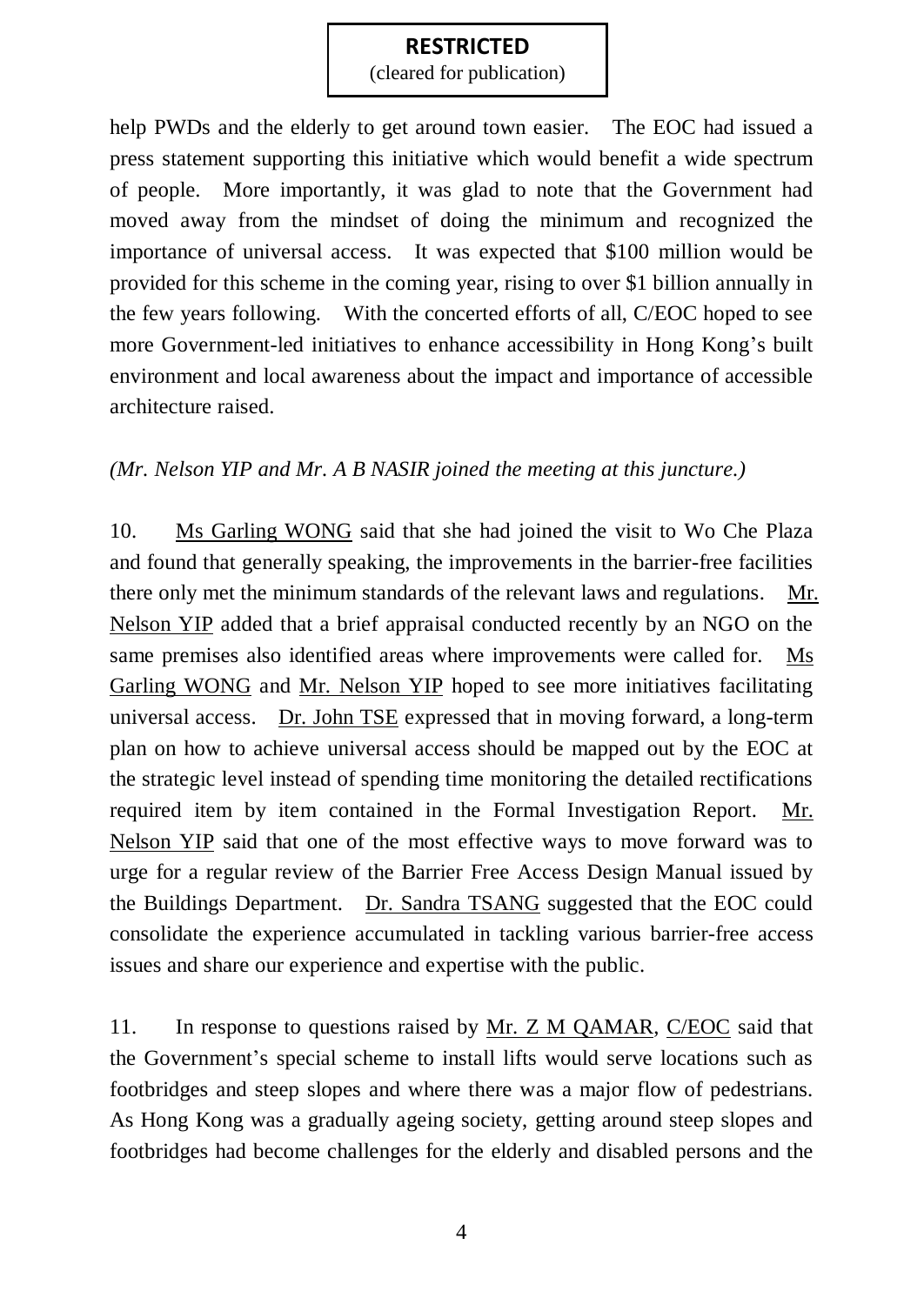(cleared for publication)

demand for barrier-free facilities such as lifts was growing. It was noted that the Government also welcomed public suggestions for installation of lifts at particular locations via its hotline on 1823.

#### *(Ms Maggie CHAN joined the meeting at this juncture.)*

12. Ms Garling WONG commented that apart from major installation works, some small changes could also bring about convenience in no small measure to PWDs, like signages and barrier-free webpage design. C/EOC agreed that barrier-free initiatives might not incur a lot of financial resources. The EOC would map out the way forward and the relevant strategies for the Board's consideration in the near future.

### **Progress Update on Organizing of the EOC Forum 2012**

(EOC Paper No. 16/2012; Agenda Item No. 4)

13. DPA briefed Members on the latest progress on organizing of the EOC Forum 2012 as detailed in EOC Paper No. 16/2012.

#### *(The Hon Paul TSE joined the meeting at this juncture.)*

14. Members noted that as of today, there had been more than 80 participants from various stakeholder groups enrolled for the Forum. The expected total number of participants would be around 120. An estimated budget of around \$45,000 would be used on the Forum and the major breakdowns were listed in the said EOC Paper. A number of EOC publications would be distributed to participants at the Forum which included the presentation materials in both English and Chinese, the EOC's newly published EO Casebook, the EOC Factsheet 2011/12 and the EOC Annual Report 2011/12. Members were shown the draft presentation materials of which their comments were invited.

15. Ms Garling WONG suggested that all former EOC Board Members would be invited to attend the Forum as guest participants and this was agreed. The name of the Forum would be renamed as "EOC Forum 2012" instead of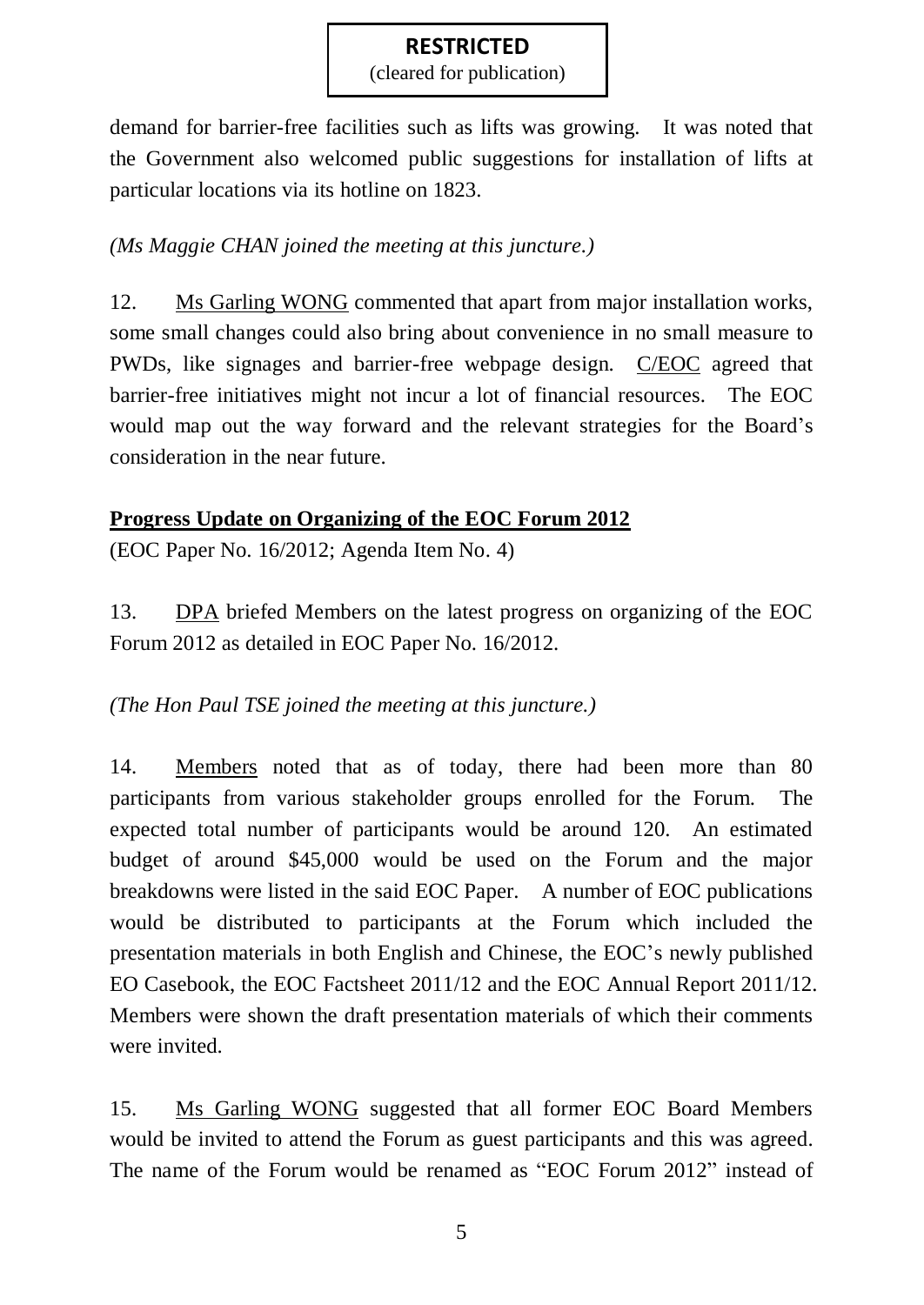(cleared for publication)

"EOC Annual Forum" and whether such a Forum would be held next year or annually in the future would be reviewed after this Forum. On the presentation materials, it was suggested that more pictures/visuals but less words could be used. In addition, the major challenges faced the EOC should be included with a view to engaging stakeholders' support in tackling the challenges and advancing EOC's work. The message that equal opportunities is a concern for everyone should be conveyed in the Forum. The Secretariat would follow up on Members' views and suggestions. A letter would also be issued to all Members for them to confirm their availability for the Forum.

16. Members noted EOC Paper No. 16/2012.

### **Six Monthly Review of EOC's Work (January – June 2012)**

(EOC Paper No. 17/2012; Agenda Item No. 5)

17. EOC Paper No. 17/2012 provided a statistical representation of the work of the Commission, as well as major work / project progress and court actions undertaken for the period 1 January to 30 June 2012.

18. Members noted EOC Paper No. 17/2012.

# **Reports of the Legal & Complaints Committee (LCC), Community Participation & Publicity Committee (CPPC), Policy and Research Committee (PARC) and Administration & Finance Committee (A&FC)**

(EOC Paper No. 18/2012; Agenda Item No. 6)

19. Members considered EOC Paper No. 18/2012 which presented important matters raised and decisions made at the meetings of the 4 Committees established under the EOC.

20. Dr John TSE enquired the progress of the Review of Training Service of the EOC in particular on the "train-the-trainer" approach as mentioned in paragraph 11 of Appendix 2 to EOC Paper No. 18/2012, and on the promotion of the online training modules as mentioned in paragraph 12 of the same Appendix to the said paper. He opined that the "train-the-trainer" approach, if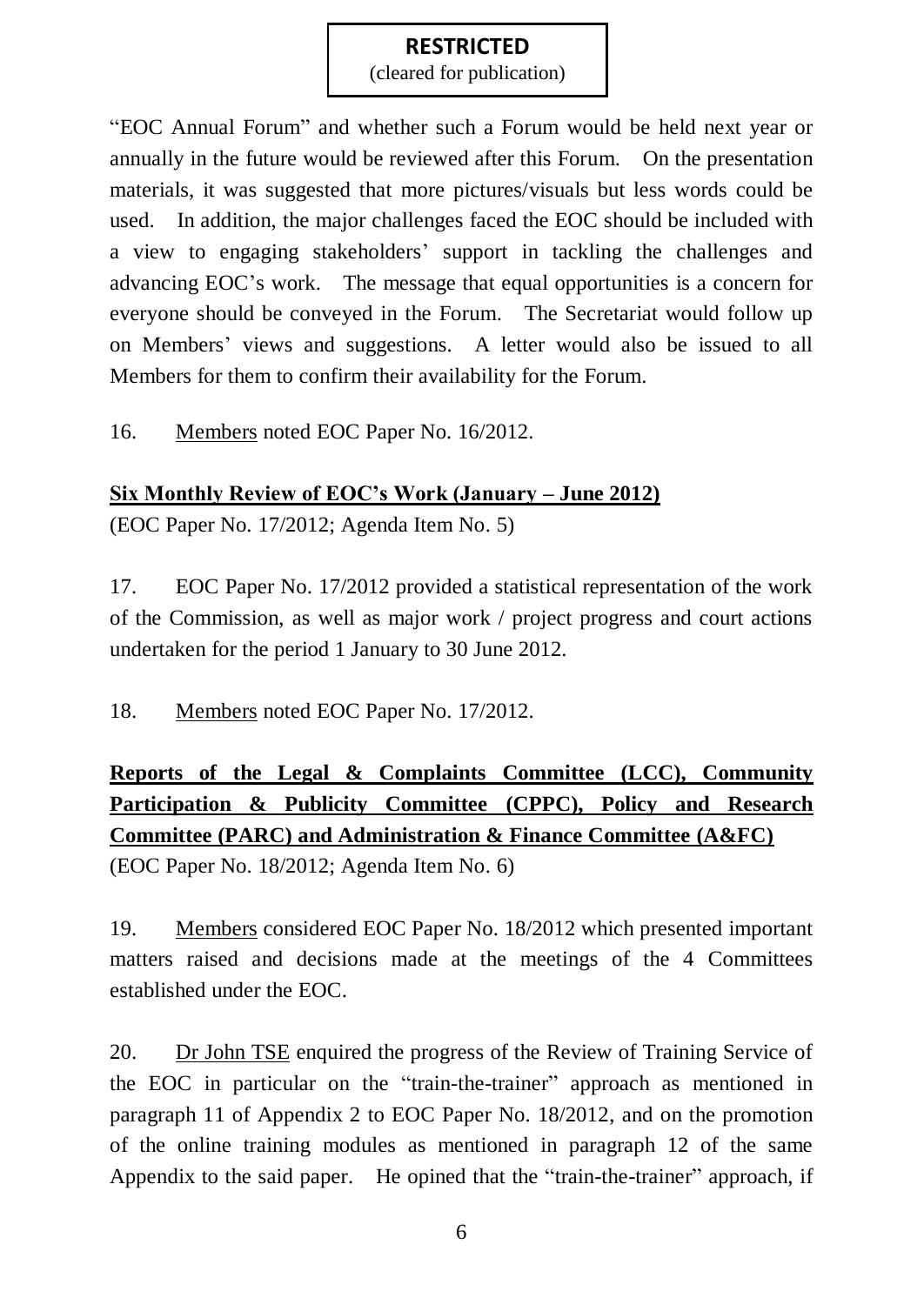(cleared for publication)

adopted by the EOC, could help address demands on training services. He added that help from and partnership with local universities could be solicited in extending EOC's delivery of training services and to map out a structured accreditation system for EO trainers. On the online training modules, he hoped more promotion could be done to increase their usage.

#### *(Ms Carmen CHAN joined the meeting at this juncture.)*

21. In response to Dr TSE's comments, C/EOC said that the "train-the-trainer" approach had been discussed for some time but the idea of soliciting help from universities was a new direction worth consideration. HCCT supplemented that due to insufficient time in the last meeting, more in-depth discussion on this matter would continue in the coming meeting of the Community Participation and Publicity Committee (CPPC). For the online training modules, the usage rate had been high. For example, over four thousand university students had completed the online training module on Sexual Harassment since its launch. Moreover, it was viewed that online training modules could not replace but were complementary to classroom training. On whether to adopt the "train-the-trainer" approach, Ms Garling WONG added that the subject had previously been discussed in CPPC meetings several times, and she recalled that one of the reasons of not adopting the approach was that organizations requesting for EO training preferred the training offered by EOC staff over other non-EOC trainers. In the coming review on this subject, it was worth identifying if there would be categories of EO training that could suitably be conducted by non-EOC trainers.

22. On the subject of advocating for equal education opportunities for students with special educational needs, Dr. Maggie KOONG enquired if this would be discussed in the coming meeting with officials of the Education Bureau on 27 September 2012. Ms Carmen CHAN and Dr Sandra TSANG also echoed their concerns in this matter. In response, C/EOC said that this was an important issue warranting special attention. However, due to limited time available, this subject might not be discussed in the abovementioned meeting. Instead, more focused effort and attention on this subject would be necessary when the report on the Study on Equal Learning Opportunities for

7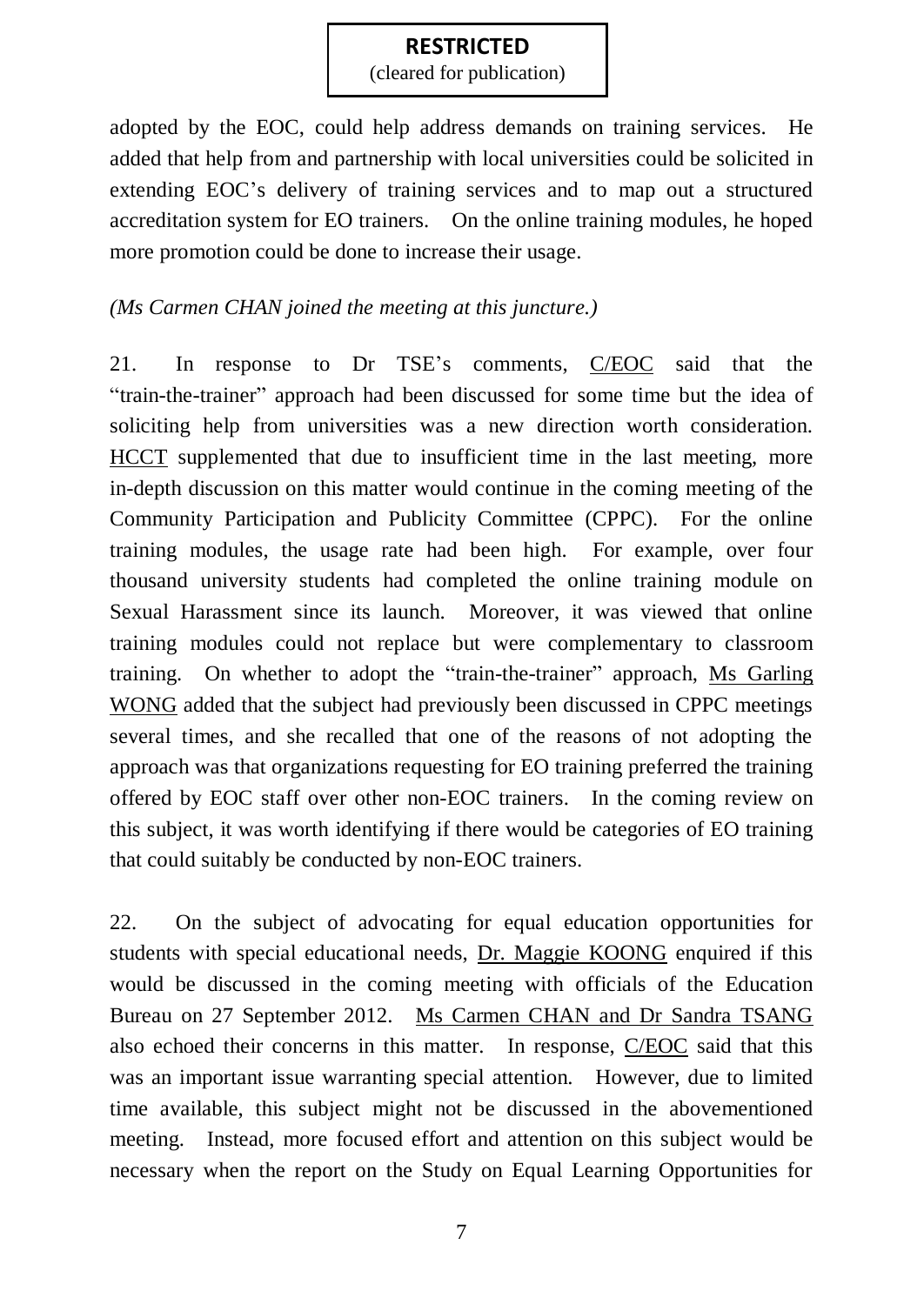(cleared for publication)

Students with Disabilities under the Integrated Education System was to be released, and another meeting with the Education Bureau should be arranged.

23. In response to a question raised by Mr. A B NASIR related to the internal control on the use of licensed software, DPA said that the EOC Office had a system in place to ensure compliance and audit would be considered as and when necessary.

[Post-meeting note: All computers and software applications in the EOC Office were centrally controlled and installed by the IT Office, and only licensed software was purchased.]

24. Members noted EOC Paper No. 18/2012.

### **V. Any Other Business**

# **EOC's Participation to the "Convention on the Rights of Person with Disabilities 8th Session of the Committee on the Rights of Persons with Disabilities" and the "22nd Rehabilitation International World Congress"**

25. For the record, C/EOC reported that approval had been given by the EOC Board for Mr. Nelson YIP and HPR to represent the EOC to attend the "Convention on the Rights of Persons with Disabilities 8<sup>th</sup> Session of the Committee on the Rights of Persons with Disabilities" on 17 and 18 September 2012 with an estimated budget of HK\$75,000. Separately, Ms Garling WONG and Miss Rachel SZETO, Senior Equal Opportunities Officer (Operations) would represent the EOC to attend the "22<sup>nd</sup> Rehabilitation International World Congress" from 30 October to 2 November 2012 and the estimated budget would be HK\$30,000.

## **Congratulations to The Hon Paul TSE for his success in the 2012 Legislative Council Election**

26. On behalf of the Meeting, C/EOC congratulated The Hon Paul TSE for his success in the 2012 Legislative Council Election and hoped that he could